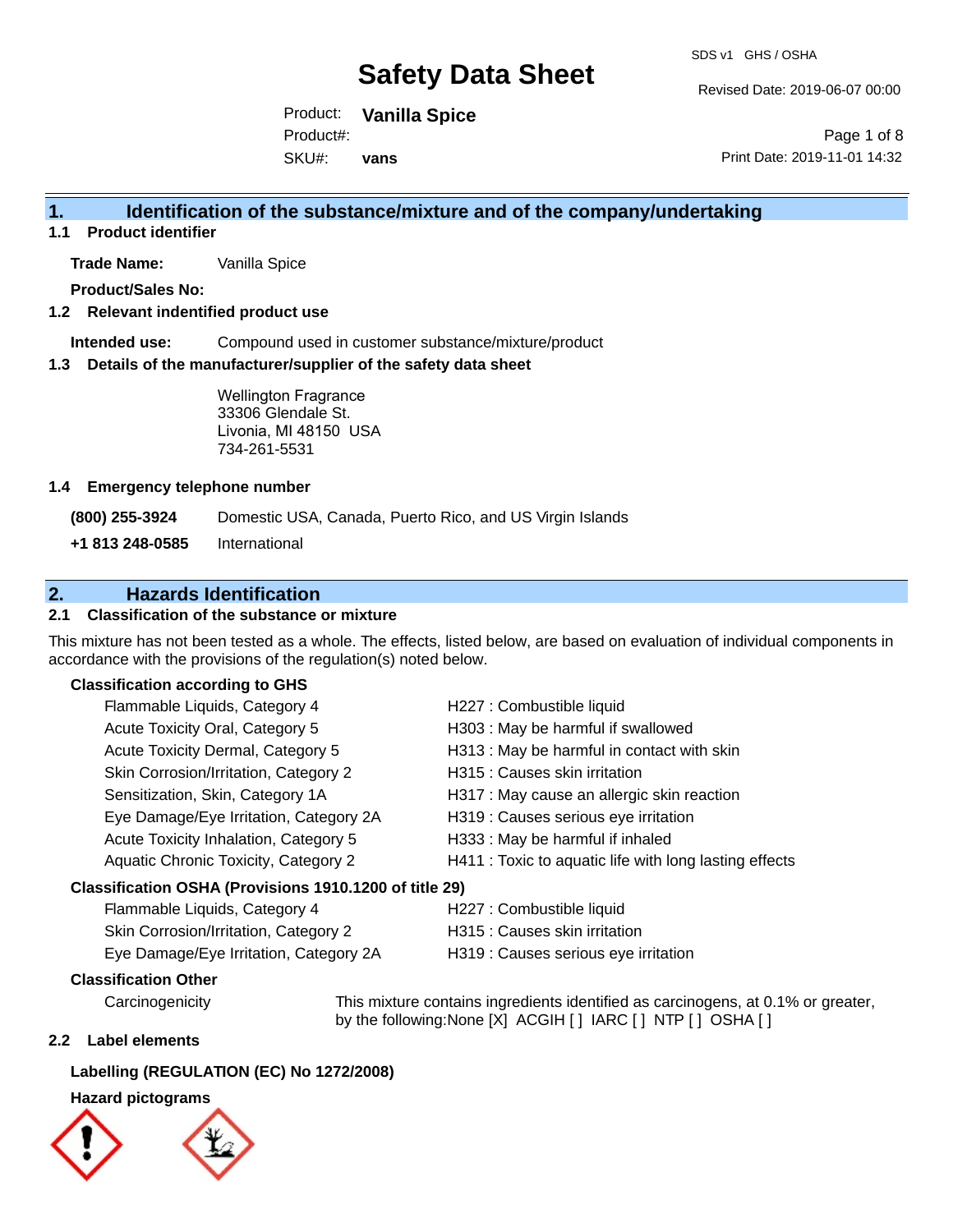Revised Date: 2019-06-07 00:00

Product: **Vanilla Spice** Product#:

SKU#: **vans**

Page 2 of 8 Print Date: 2019-11-01 14:32

| <b>Signal Word: Warning</b>     |                                                                                                                                       |
|---------------------------------|---------------------------------------------------------------------------------------------------------------------------------------|
| <b>Hazard statments</b>         |                                                                                                                                       |
| H <sub>227</sub>                | Combustible liquid                                                                                                                    |
| H303                            | May be harmful if swallowed                                                                                                           |
| H313                            | May be harmful in contact with skin                                                                                                   |
| H315                            | Causes skin irritation                                                                                                                |
| H317                            | May cause an allergic skin reaction                                                                                                   |
| H319                            | Causes serious eye irritation                                                                                                         |
| H333                            | May be harmful if inhaled                                                                                                             |
| H411                            | Toxic to aquatic life with long lasting effects                                                                                       |
| <b>Precautionary Statements</b> |                                                                                                                                       |
| <b>Prevention:</b>              |                                                                                                                                       |
| P <sub>235</sub>                | Keep cool                                                                                                                             |
| P <sub>264</sub>                | Wash hands thoroughly after handling                                                                                                  |
| P <sub>272</sub>                | Contaminated work clothing should not be allowed out of the workplace                                                                 |
| P <sub>273</sub>                | Avoid release to the environment                                                                                                      |
| <b>Response:</b>                |                                                                                                                                       |
| P302 + P352                     | IF ON SKIN: Wash with soap and water                                                                                                  |
| $P304 + P312$                   | IF INHALED: Call a POISON CENTER or doctor/physician if you feel unwell                                                               |
| $P305 + P351 + P338$            | IF IN EYES: Rinse cautiously with water for several minutes Remove contact lenses if<br>present and easy to do. continue rinsing      |
| P312                            | Call a POISON CENTER or doctor/physician if you feel unwell                                                                           |
| $P333 + P313$                   | If skin irritation or a rash occurs: Get medical advice/attention                                                                     |
| $P337 + P313$                   | If eye irritation persists: Get medical advice/attention                                                                              |
| P362                            | Take off contaminated clothing and wash before reuse                                                                                  |
| P363                            | Wash contaminated clothing before reuse                                                                                               |
| P370 + P378                     | In case of fire: Use Carbon dioxide (CO2), Dry chemical, or Foam for extinction. Do not use<br>a direct water jet on burning material |
| P391                            | <b>Collect Spillage</b>                                                                                                               |

#### **2.3 Other Hazards**

**no data available**

### **3. Composition/Information on Ingredients**

#### **3.1 Mixtures**

This product is a complex mixture of ingredients, which contains among others the following substance(s), presenting a health or environmental hazard within the meaning of the UN Globally Harmonized System of Classification and Labeling of Chemicals (GHS):

| CAS#<br>Ingredient | EC#       | Conc.<br>Range | <b>GHS Classification</b>          |
|--------------------|-----------|----------------|------------------------------------|
| 104-55-2           | 203-213-9 | $20 - 30 \%$   | H303: H312: H315: H317: H319: H401 |
| Cinnamal           |           |                |                                    |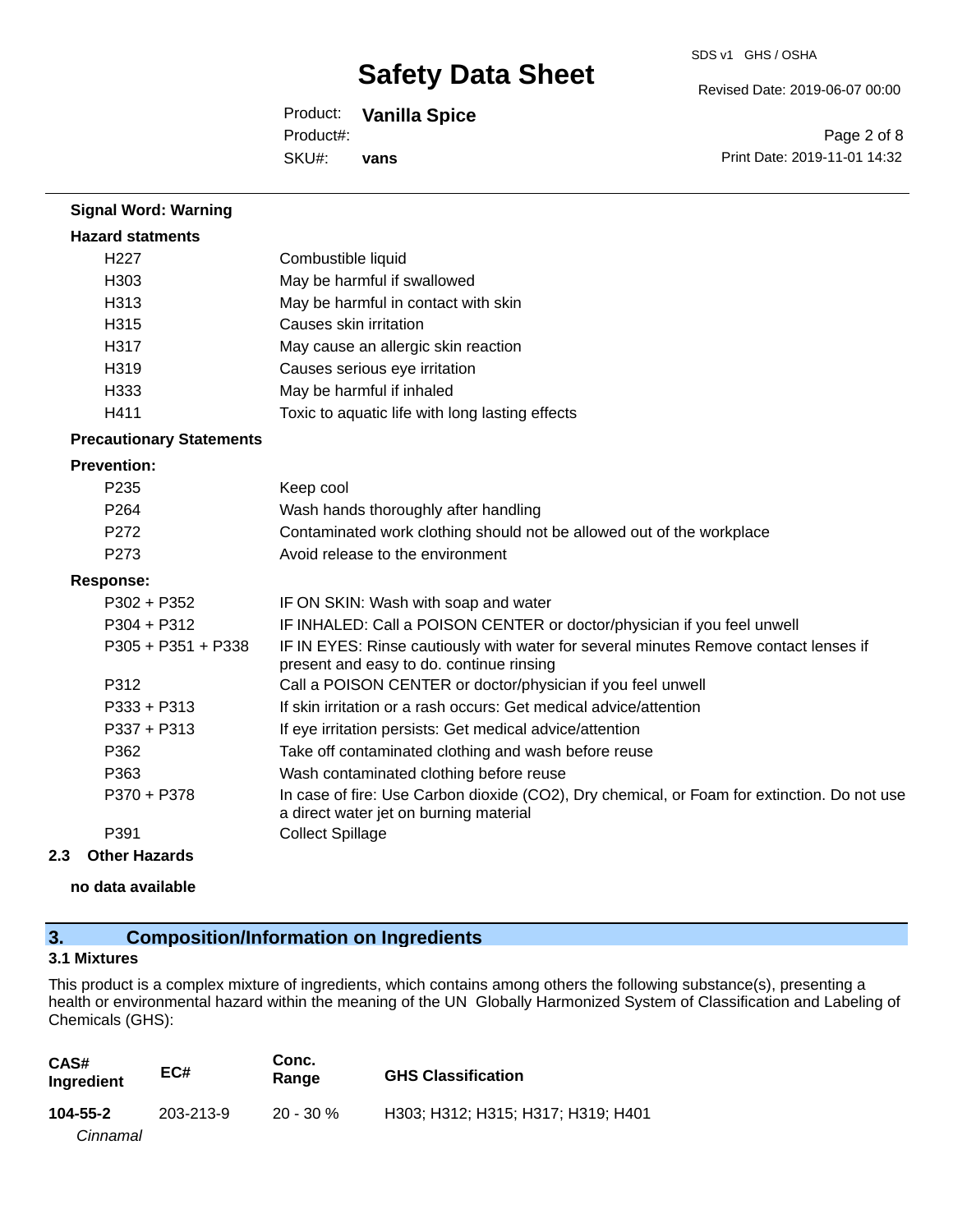SDS v1 GHS / OSHA

Revised Date: 2019-06-07 00:00

Page 3 of 8

Product: **Vanilla Spice**

Product#:

**SKU** 

| SKU#:<br>vans          |                            |                                                                                                                                                                                                                                                                                                                                                                                      | Print Date: 2019-11-01 14:32 |  |
|------------------------|----------------------------|--------------------------------------------------------------------------------------------------------------------------------------------------------------------------------------------------------------------------------------------------------------------------------------------------------------------------------------------------------------------------------------|------------------------------|--|
| CAS#<br>Ingredient     | EC#                        | Conc.<br>Range                                                                                                                                                                                                                                                                                                                                                                       | <b>GHS Classification</b>    |  |
| 101-39-3               | 202-938-8                  | $20 - 30 \%$                                                                                                                                                                                                                                                                                                                                                                         | H303; H317; H401             |  |
|                        | alpha-Methylcinnamaldehyde |                                                                                                                                                                                                                                                                                                                                                                                      |                              |  |
| 120-51-4               | 204-402-9                  | $10 - 20 \%$                                                                                                                                                                                                                                                                                                                                                                         | H302; H313; H400; H411       |  |
| <b>Benzyl Benzoate</b> |                            |                                                                                                                                                                                                                                                                                                                                                                                      |                              |  |
| 0050 AF F              | 0.001700                   | $\overline{A}$ $\overline{A}$ $\overline{A}$ $\overline{A}$ $\overline{A}$ $\overline{A}$ $\overline{A}$ $\overline{A}$ $\overline{A}$ $\overline{A}$ $\overline{A}$ $\overline{A}$ $\overline{A}$ $\overline{A}$ $\overline{A}$ $\overline{A}$ $\overline{A}$ $\overline{A}$ $\overline{A}$ $\overline{A}$ $\overline{A}$ $\overline{A}$ $\overline{A}$ $\overline{A}$ $\overline{$ | 11400.11440                  |  |

232-476-2 *Methyl ester of rosin (partially hydrogenated)* 8050-15-5 232-476-2 10 - 20 % H402; H412

**CAS#**

| $97 - 53 - 0$  | 202-589-1                       | $5 - 10 \%$ | H303; H316; H317; H319; H401       |
|----------------|---------------------------------|-------------|------------------------------------|
| Eugenol        |                                 |             |                                    |
| 5989-27-5      | 227-813-5                       | $2 - 5\%$   | H226; H304; H315; H317; H400; H410 |
| Limonene       |                                 |             |                                    |
| $91 - 64 - 5$  | 202-086-7                       | $1 - 2%$    | H302; H317; H402                   |
| Coumarin       |                                 |             |                                    |
| $121 - 33 - 5$ | 204-465-2                       | $1 - 2 \%$  | H303; H319                         |
| vanillin       |                                 |             |                                    |
| 128-37-0       | 204-881-4                       | $1 - 2 \%$  | H316; H400; H410                   |
|                | <b>Butylated hydroxytoluene</b> |             |                                    |

See Section 16 for full text of GHS classification codes

See Section 16 for full text of GHS classification codes which where not shown in section 2

Total Hydrocarbon Content (%  $w/w$ ) = 6.60

| 4.<br><b>First Aid Measures</b>                                                   |                                                                                                               |
|-----------------------------------------------------------------------------------|---------------------------------------------------------------------------------------------------------------|
| <b>Description of first aid measures</b><br>4.1                                   |                                                                                                               |
| Inhalation:                                                                       | Remove from exposure site to fresh air and keep at rest.<br>Obtain medical advice.                            |
| <b>Eye Exposure:</b>                                                              | Flush immediately with water for at least 15 minutes.<br>Contact physician if symptoms persist.               |
| <b>Skin Exposure:</b>                                                             | Remove contaminated clothes. Wash thoroughly with water (and soap).<br>Contact physician if symptoms persist. |
| Ingestion:                                                                        | Rinse mouth with water and obtain medical advice.                                                             |
| Most important symptoms and effects, both acute and delayed<br>4.2                |                                                                                                               |
| Symptoms:                                                                         | no data available                                                                                             |
| Risks:                                                                            | Refer to Section 2.2 "Hazard Statements"                                                                      |
| Indication of any immediate medical attention and special treatment needed<br>4.3 |                                                                                                               |
| Treatment:                                                                        | Refer to Section 2.2 "Response"                                                                               |

| 5. | <b>Fire-Fighting measures</b> |
|----|-------------------------------|
|    |                               |

### **5.1 Extinguishing media**

| Suitable:         | Carbon dioxide (CO2), Dry chemical, Foam          |
|-------------------|---------------------------------------------------|
| <b>Unsuitable</b> | Do not use a direct water jet on burning material |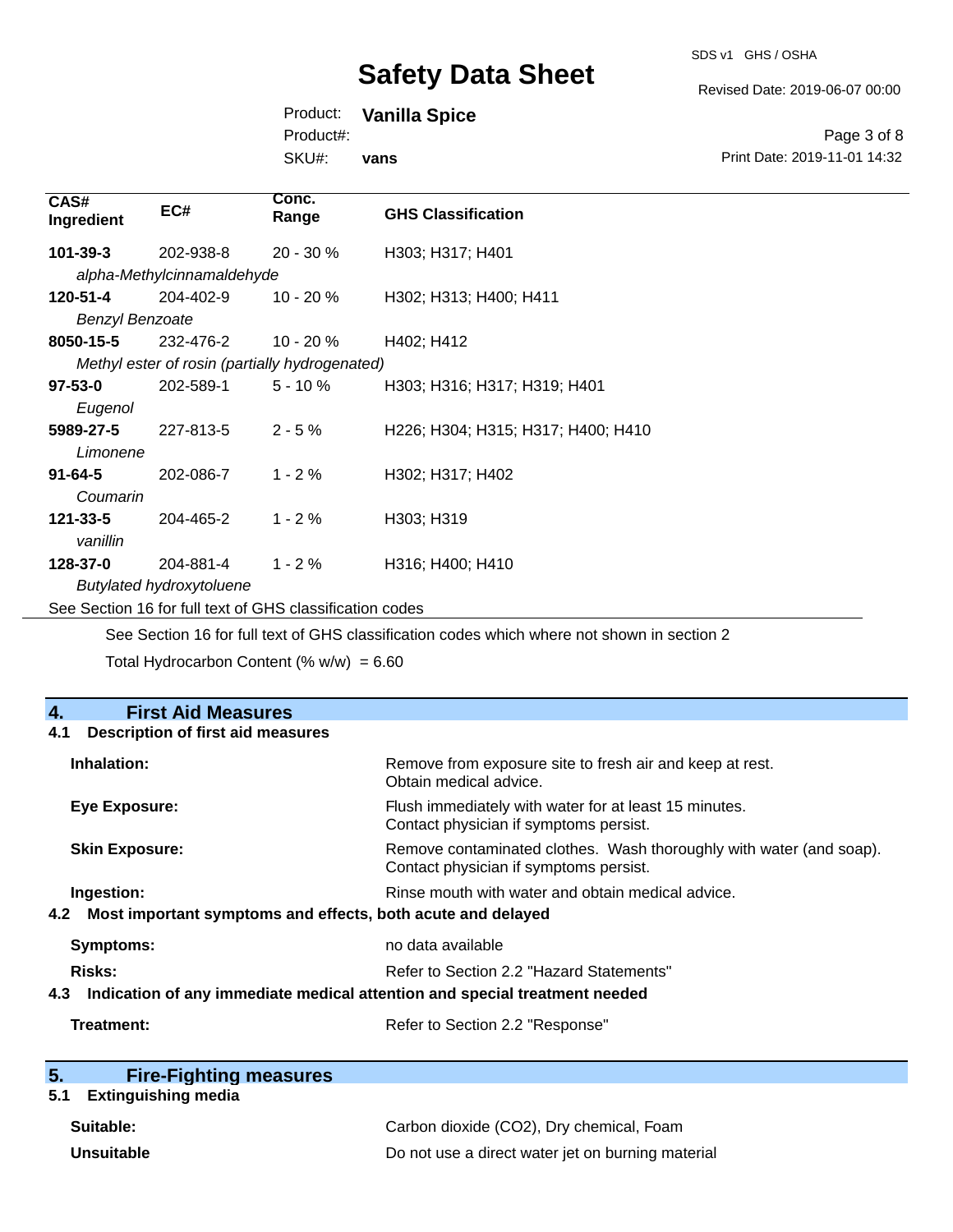Revised Date: 2019-06-07 00:00

Product: **Vanilla Spice** SKU#: Product#: **vans**

Page 4 of 8 Print Date: 2019-11-01 14:32

#### **5.2 Special hazards arising from the substance or mixture**

**During fire fighting:** Water may be ineffective

#### **5.3 Advice for firefighters**

**Further information:** Standard procedure for chemical fires

#### **6. Accidental Release Measures**

#### **6.1 Personal precautions, protective equipment and emergency procedures**

Avoid inhalation and contact with skin and eyes. A self-contained breathing apparatus is recommended in case of a major spill.

#### **6.2 Environmental precautions**

Keep away from drains, soil, and surface and groundwater.

#### **6.3 Methods and materials for containment and cleaning up**

Clean up spillage promptly. Remove ignition sources. Provide adequate ventilation. Avoid excessive inhalation of vapors. Gross spillages should be contained by use of sand or inert powder and disposed of according to the local regulations.

#### **6.4 Reference to other sections**

Not Applicable

#### **7. Handling and Storage**

#### **7.1 Precautions for safe handling**

Apply according to good manufacturing and industrial hygiene practices with proper ventilation. Do not drink, eat or smoke while handling. Respect good personal hygiene.

#### **7.2 Conditions for safe storage, including any incompatibilities**

Store in a cool, dry and ventilated area away from heat sources and protected from light in tightly closed original container. Avoid uncoated metal container. Keep air contact to a minimum.

#### **7.3 Specific end uses**

No information available

#### **8. Exposure Controls/Personal Protection**

#### **8.1 Control parameters**

**Exposure Limits: Component** ACGIH TWA ppm STEL ppm TWA ppm STEL ppm ACGIH **OSHA** OSHA **128-37-0** *Butylated hydroxytoluene* 2 **Engineering Controls:** Use local exhaust as needed.

#### **8.2 Exposure controls - Personal protective equipment**

| Eye protection:                | Tightly sealed goggles, face shield, or safety glasses with brow guards and side shields, etc.<br>as may be appropriate for the exposure |
|--------------------------------|------------------------------------------------------------------------------------------------------------------------------------------|
| <b>Respiratory protection:</b> | Avoid excessive inhalation of concentrated vapors. Apply local ventilation where appropriate.                                            |
| <b>Skin protection:</b>        | Avoid Skin contact. Use chemically resistant gloves as needed.                                                                           |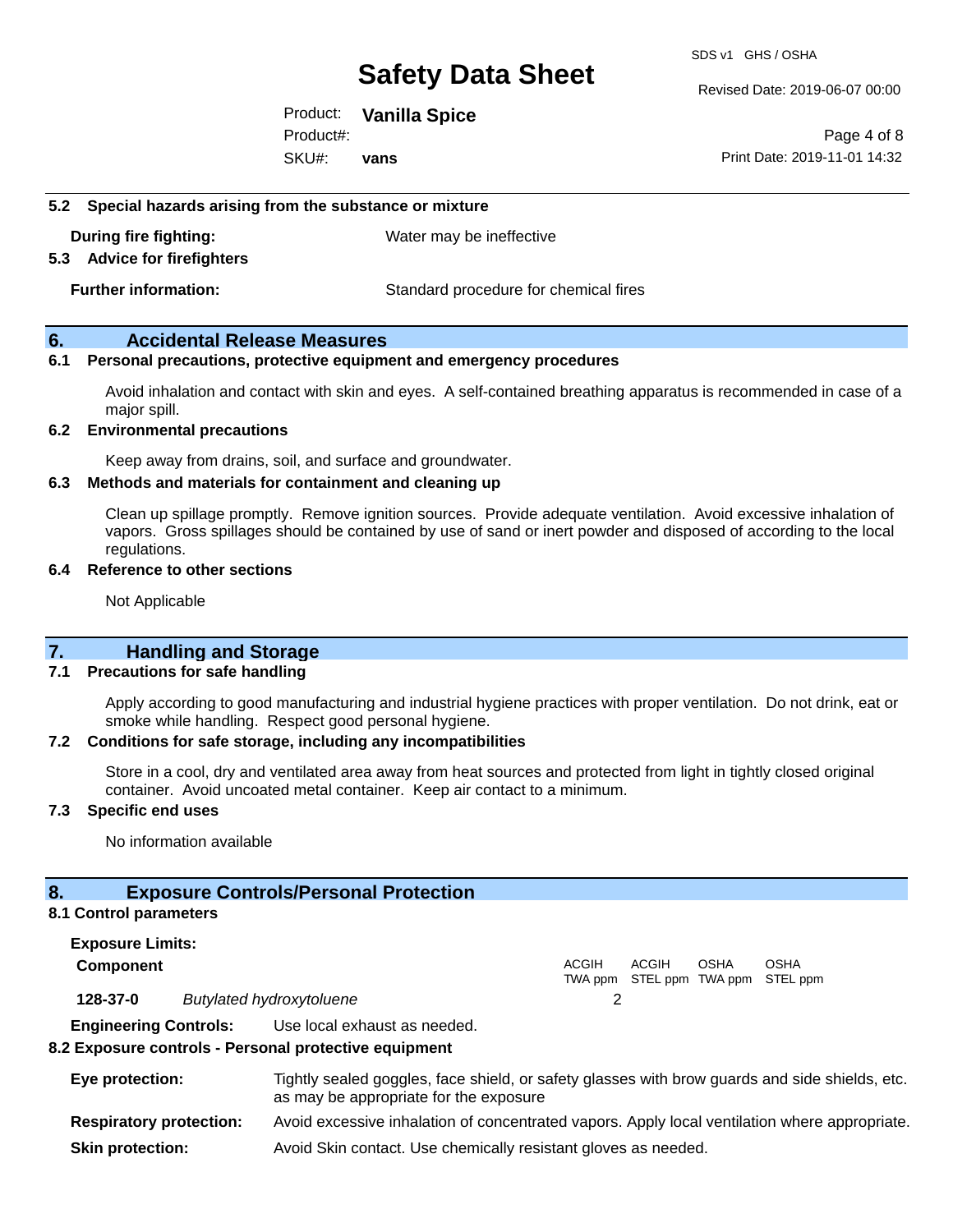Revised Date: 2019-06-07 00:00

Product: **Vanilla Spice** SKU#: Product#: **vans**

Page 5 of 8 Print Date: 2019-11-01 14:32

### **9. Physical and Chemical Properties**

#### **9.1 Information on basic physical and chemical properties**

| Appearance:                  | Liquid                      |
|------------------------------|-----------------------------|
| Odor:                        | Conforms to Standard        |
| Color:                       | Yellow/Golden Yellow (G7-9) |
| <b>Viscosity:</b>            | Liquid                      |
| <b>Freezing Point:</b>       | Not determined              |
| <b>Boiling Point:</b>        | Not determined              |
| <b>Melting Point:</b>        | Not determined              |
| <b>Flashpoint (CCCFP):</b>   | 175 F (79.44 C)             |
| <b>Auto flammability:</b>    | Not determined              |
| <b>Explosive Properties:</b> | None Expected               |
| <b>Oxidizing properties:</b> | None Expected               |
| Vapor Pressure (mmHg@20 C):  | 0.0870                      |
| %VOC:                        | 0.09                        |
| Specific Gravity @ 25 C:     | 1.0370                      |
| Density @ 25 C:              | 1.0340                      |
| Refractive Index @ 20 C:     | 1.5720                      |
| Soluble in:                  | Oil                         |

### **10. Stability and Reactivity**

| 10.1 Reactivity                         | None                                               |
|-----------------------------------------|----------------------------------------------------|
| <b>10.2 Chemical stability</b>          | Stable                                             |
| 10.3 Possibility of hazardous reactions | None known                                         |
| <b>10.4 Conditions to avoid</b>         | None known                                         |
| 10.5 Incompatible materials             | Strong oxidizing agents, strong acids, and alkalis |
| 10.6 Hazardous decomposition products   | None known                                         |

#### **11. Toxicological Information 11.1 Toxicological Effects**

Acute Toxicity Estimates (ATEs) based on the individual Ingredient Toxicity Data utilizing the "Additivity Formula"

| Acute toxicity - Oral - (Rat) mg/kg          | (LD50: 2187.7342) May be harmful if swallowed            |
|----------------------------------------------|----------------------------------------------------------|
| Acute toxicity - Dermal - (Rabbit) mg/kg     | (LD50: 2065.4468) May be harmful in contact with skin    |
| Acute toxicity - Inhalation - (Rat) mg/L/4hr | (LD50: 25.6799) May be harmful if inhaled                |
| <b>Skin corrosion / irritation</b>           | May be harmful if inhaled                                |
| Serious eye damage / irritation              | Causes serious eye irritation                            |
| <b>Respiratory sensitization</b>             | Not classified - the classification criteria are not met |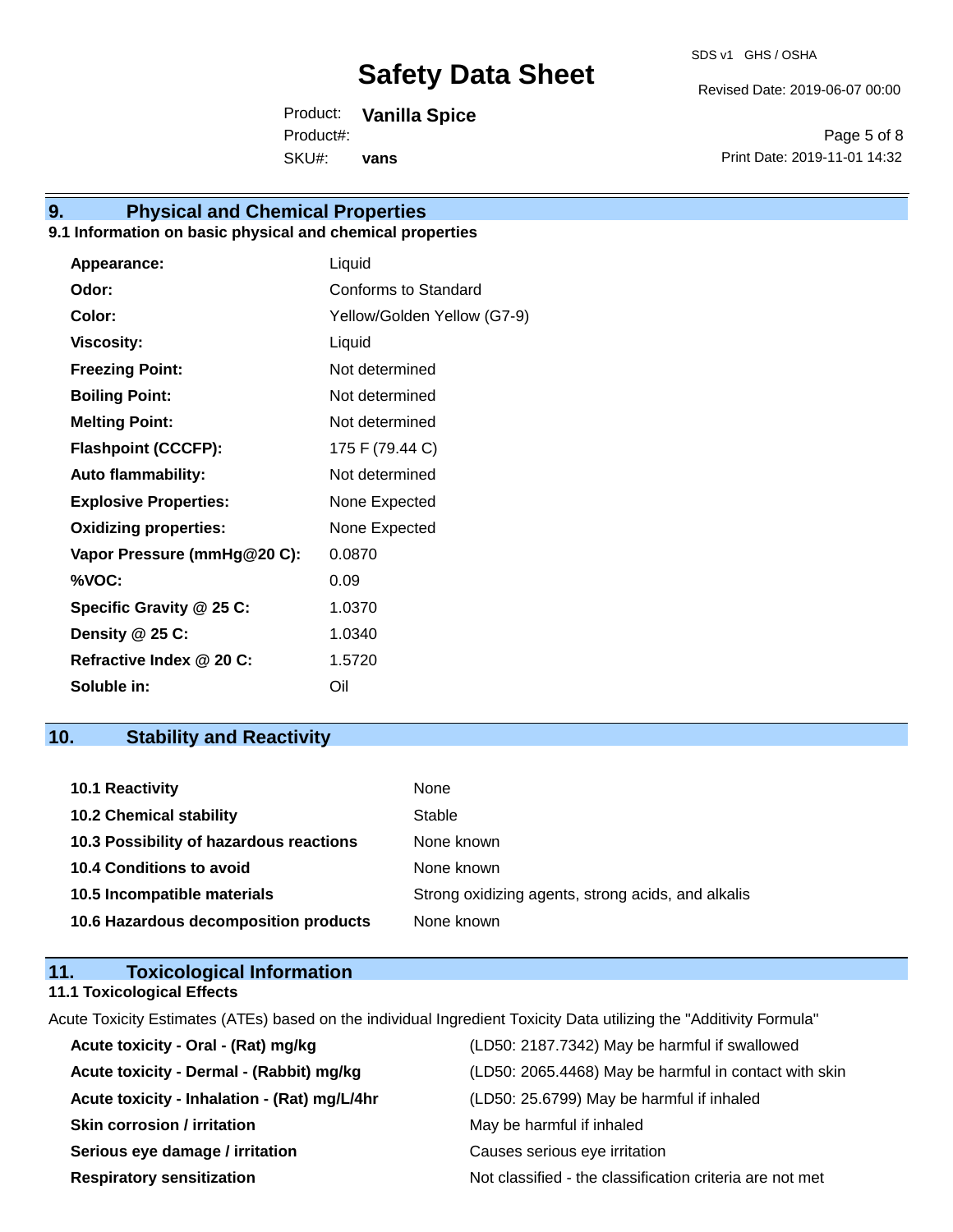SDS v1 GHS / OSHA

Revised Date: 2019-06-07 00:00

Product: **Vanilla Spice** SKU#: Product#: **vans**

Page 6 of 8 Print Date: 2019-11-01 14:32

| <b>Skin sensitization</b>                          | May cause an allergic skin reaction                      |
|----------------------------------------------------|----------------------------------------------------------|
| <b>Germ cell mutagenicity</b>                      | Not classified - the classification criteria are not met |
| Carcinogenicity                                    | Not classified - the classification criteria are not met |
| <b>Reproductive toxicity</b>                       | Not classified - the classification criteria are not met |
| Specific target organ toxicity - single exposure   | Not classified - the classification criteria are not met |
| Specific target organ toxicity - repeated exposure | Not classified - the classification criteria are not met |
| <b>Aspiration hazard</b>                           | Not classified - the classification criteria are not met |

| <b>12.1 Toxicity</b>               |                                                          |  |  |  |
|------------------------------------|----------------------------------------------------------|--|--|--|
| <b>Acute acquatic toxicity</b>     | Not classified - the classification criteria are not met |  |  |  |
| <b>Chronic acquatic toxicity</b>   | Toxic to aquatic life with long lasting effects          |  |  |  |
| <b>Toxicity Data on soil</b>       | no data available                                        |  |  |  |
| <b>Toxicity on other organisms</b> | no data available                                        |  |  |  |
| 12.2 Persistence and degradability | no data available                                        |  |  |  |
| 12.3 Bioaccumulative potential     | no data available                                        |  |  |  |
| 12.4 Mobility in soil              | no data available                                        |  |  |  |
| 12.5 Other adverse effects         | no data available                                        |  |  |  |

### **13. Disposal Conditions**

**12. Ecological Information** 

#### **13.1 Waste treatment methods**

Do not allow product to reach sewage systems. Dispose of in accordance with all local and national regulations. Send to a licensed waste management company.The product should not be allowed to enter drains, water courses or the soil. Do not contaminate ponds, waterways or ditches with chemical or used container.

### **14. Transport Information**

| <b>Marine Pollutant</b>                                       | Yes. Ingredient of greatest environmental impact:<br>5989-27-5 : (2 - 5 %) : Limonene |                                     |                   |                 |               |
|---------------------------------------------------------------|---------------------------------------------------------------------------------------|-------------------------------------|-------------------|-----------------|---------------|
| <b>Regulator</b>                                              |                                                                                       | <b>Class</b>                        | <b>Pack Group</b> | <b>Sub Risk</b> | UN-nr.        |
| U.S. DOT (Non-Bulk)                                           |                                                                                       | Not Regulated - Not Dangerous Goods |                   |                 |               |
| <b>Chemicals NOI</b>                                          |                                                                                       |                                     |                   |                 |               |
| <b>ADR/RID (International Road/Rail)</b>                      |                                                                                       |                                     |                   |                 |               |
| <b>Environmentally Hazardous</b><br>Substance, Liquid, n.o.s. |                                                                                       | 9                                   | Ш                 |                 | <b>UN3082</b> |
| <b>IATA (Air Cargo)</b>                                       |                                                                                       |                                     |                   |                 |               |
| <b>Environmentally Hazardous</b><br>Substance, Liquid, n.o.s. |                                                                                       | 9                                   | Ш                 |                 | <b>UN3082</b> |
| IMDG (Sea)                                                    |                                                                                       |                                     |                   |                 |               |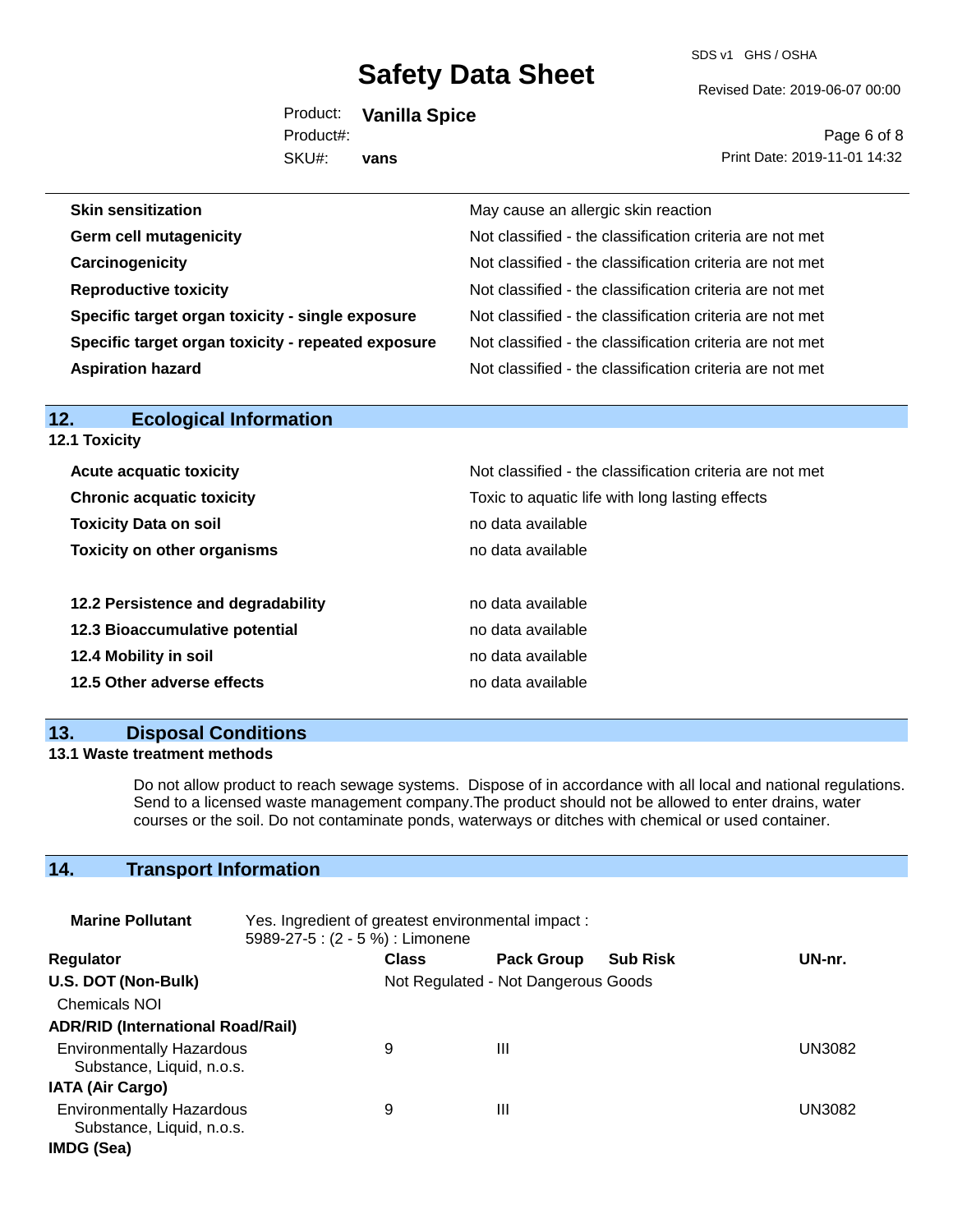Revised Date: 2019-06-07 00:00

|                                                               |                               |                       |      |                          |                                 | Revised Date: 2019-06-07 00:00                               |
|---------------------------------------------------------------|-------------------------------|-----------------------|------|--------------------------|---------------------------------|--------------------------------------------------------------|
|                                                               |                               | Product:              |      | <b>Vanilla Spice</b>     |                                 |                                                              |
|                                                               |                               | Product#:             |      |                          |                                 | Page 7 of 8                                                  |
|                                                               |                               | SKU#:                 | vans |                          |                                 | Print Date: 2019-11-01 14:32                                 |
| <b>Environmentally Hazardous</b><br>Substance, Liquid, n.o.s. |                               |                       | 9    |                          | $\mathbf{III}$                  | <b>UN3082</b>                                                |
| 15.<br><b>U.S. Federal Regulations</b>                        | <b>Regulatory Information</b> |                       |      |                          |                                 |                                                              |
| <b>TSCA (Toxic Substance Control Act)</b>                     |                               |                       |      |                          |                                 | All components of the substance/mixture are listed or exempt |
| 40 CFR(EPCRA, SARA, CERCLA and CAA)                           |                               |                       |      |                          |                                 | This product contains NO components of concern.              |
| <b>U.S. State Regulations</b>                                 |                               |                       |      |                          |                                 |                                                              |
| <b>California Proposition 65 Warning</b>                      |                               |                       |      |                          |                                 | This product contains the following components:              |
| 123-35-3(NF 204-622-5 0.1 - 1.0 %                             |                               |                       |      |                          | beta-Myrcene (Natural Source)   |                                                              |
| 94-59-7                                                       |                               | 202-345-4 0.01 - 0.1% |      | Safrole (Natural Source) |                                 |                                                              |
| $93 - 15 - 2$                                                 | 202-223-0 0.01 - 0.1%         |                       |      |                          | Methyl Eugenol (Natural Source) |                                                              |
| <b>Canadian Regulations</b>                                   |                               |                       |      |                          |                                 |                                                              |
| <b>DSL</b>                                                    |                               |                       |      |                          |                                 | 100.00% of the components are listed or exempt.              |

### **16. Other Information**

#### **GHS H-Statements referred to under section 3 and not listed in section 2**

| H226 : Flammable liquid and vapour                       | H302 : Harmful if swallowed                                    |
|----------------------------------------------------------|----------------------------------------------------------------|
| H304 : May be fatal if swallowed and enters airways      | H312 : Harmful in contact with skin                            |
| H316 : Causes mild skin irritation                       | H317 : May cause an allergic skin reaction                     |
| H400 : Very Toxic to aquatic life                        | H401 : Toxic to aquatic life                                   |
| H402 : Harmful to aquatic life                           | H410 : Very toxic to aquatic life with long lasting<br>effects |
| H412 : Harmful to aquatic life with long lasting effects |                                                                |
| <b>Total Fractional Values</b>                           |                                                                |
| (TFV) Risk                                               | (TFV) Risk                                                     |
| (248.95) Sensitization, Skin, Category 1A                | (194.70) Acute Toxicity Inhalation, Category 5                 |
| (32.48) Aquatic Chronic Toxicity, Category 3             | (24.70) Sensitization, Skin, Category 1B                       |
| (4.05) Skin Corrosion/Irritation, Category 3             | (3.57) Eye Damage/Eye Irritation, Category 2A                  |

(3.20) Aquatic Chronic Toxicity, Category 2 (3.07) Skin Corrosion/Irritation, Category 2

- (2.42) Acute Toxicity Dermal, Category 5 (2.29) Acute Toxicity Oral, Category 5
- (1.37) Aquatic Chronic Toxicity, Category 4

#### Remarks

This safety data sheet is based on the properties of the material known to Wellington Fragrance at the time the data sheet was issued. The safety data sheet is intended to provide information for a health and safety assessment of the material and the circumstances, under which it is packaged, stored or applied in the workplace. For such a safety assessment Wellington Fragrance holds no responsibility. This document is not intended for quality assurance purposes.